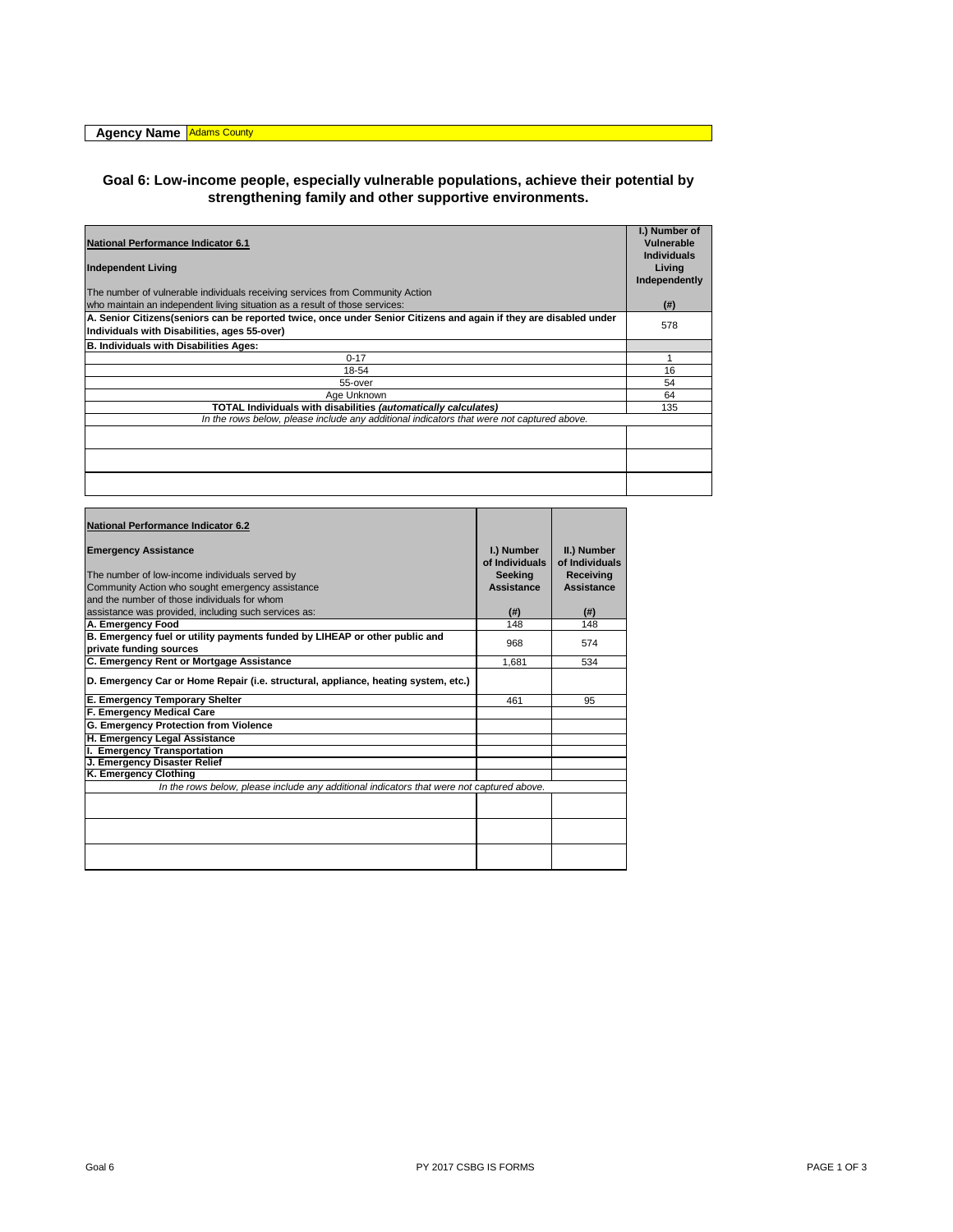## **Goal 6: Low-income people, especially vulnerable populations, achieve their potential by strengthening family and other supportive environments.**

| <b>National Performance Indicator 6.3</b><br><b>Child and Family Development</b><br>The number and percentage of all infants,<br>children, youth, parents, and other adults<br>participating in developmental or<br>enrichment programs who achieve<br>program goals, as measured by one or<br>more of the following: |                                                                                                                         | I.) Number of<br><b>Participants</b><br><b>Enrolled in</b><br>Program(s)<br>$($ # $)$ | II.) Number of<br><b>Participants</b><br><b>Expected to</b><br><b>Achieve</b><br>Outcome in<br>Reporting<br><b>Period</b><br>(Target)<br>(#) | III.) Number of<br><b>Participants</b><br>Achievina<br><b>Outcome in</b><br>Reporting<br>Period<br>(Actual)<br>$($ # $)$ | IV.) Percentage<br>Achievina<br>Outcome in<br>Reporting<br><b>Period</b><br>$\begin{bmatrix} \text{III} / \text{II} = \text{IV} \end{bmatrix}$<br>(%) |
|-----------------------------------------------------------------------------------------------------------------------------------------------------------------------------------------------------------------------------------------------------------------------------------------------------------------------|-------------------------------------------------------------------------------------------------------------------------|---------------------------------------------------------------------------------------|----------------------------------------------------------------------------------------------------------------------------------------------|--------------------------------------------------------------------------------------------------------------------------|-------------------------------------------------------------------------------------------------------------------------------------------------------|
| <b>INFANTS &amp; CHILDREN</b>                                                                                                                                                                                                                                                                                         | A. Infants and children obtain age-appropriate<br>immunizations, medical, and dental care                               |                                                                                       |                                                                                                                                              |                                                                                                                          | #DIV/0!                                                                                                                                               |
|                                                                                                                                                                                                                                                                                                                       | B. Infant and child health and physical<br>development are improved as a result of<br>adequate nutrition                |                                                                                       |                                                                                                                                              |                                                                                                                          | #DIV/0!                                                                                                                                               |
|                                                                                                                                                                                                                                                                                                                       | C. Children participate in pre-school activities<br>to develop school readiness skills                                  |                                                                                       |                                                                                                                                              |                                                                                                                          | #DIV/0!                                                                                                                                               |
|                                                                                                                                                                                                                                                                                                                       | D. Children who participate in pre-school<br>activities are developmentally ready to enter<br>Kindergarten or 1st Grade |                                                                                       |                                                                                                                                              |                                                                                                                          | #DIV/0!                                                                                                                                               |
| YOUTH                                                                                                                                                                                                                                                                                                                 | E. Youth improve health and physical<br>development                                                                     |                                                                                       |                                                                                                                                              |                                                                                                                          | #DIV/0!                                                                                                                                               |
|                                                                                                                                                                                                                                                                                                                       | F. Youth improve social/emotional<br>development                                                                        |                                                                                       |                                                                                                                                              |                                                                                                                          | #DIV/0!                                                                                                                                               |
|                                                                                                                                                                                                                                                                                                                       | G. Youth avoid risk-taking behavior for a<br>defined period of time                                                     |                                                                                       |                                                                                                                                              |                                                                                                                          | #DIV/0!                                                                                                                                               |
|                                                                                                                                                                                                                                                                                                                       | H. Youth have reduced involvement with<br>criminal justice system                                                       |                                                                                       |                                                                                                                                              |                                                                                                                          | #DIV/0!                                                                                                                                               |
|                                                                                                                                                                                                                                                                                                                       | I. Youth increase academic, athletic, or social<br>skills for school success                                            |                                                                                       |                                                                                                                                              |                                                                                                                          | #DIV/0!                                                                                                                                               |
| ADULTS                                                                                                                                                                                                                                                                                                                | J. Parents and other adults learn and exhibit<br>improved parenting skills                                              | 108                                                                                   | 108                                                                                                                                          | 108                                                                                                                      | 100%                                                                                                                                                  |
|                                                                                                                                                                                                                                                                                                                       | K. Parents and other adults learn and exhibit<br>improved family functioning skills                                     |                                                                                       |                                                                                                                                              |                                                                                                                          | #DIV/0!                                                                                                                                               |
|                                                                                                                                                                                                                                                                                                                       | In the rows below, please include any additional indicators that were not captured above.                               |                                                                                       |                                                                                                                                              |                                                                                                                          |                                                                                                                                                       |
|                                                                                                                                                                                                                                                                                                                       |                                                                                                                         |                                                                                       |                                                                                                                                              |                                                                                                                          | #DIV/0!                                                                                                                                               |
|                                                                                                                                                                                                                                                                                                                       |                                                                                                                         |                                                                                       |                                                                                                                                              |                                                                                                                          | #DIV/0!                                                                                                                                               |
|                                                                                                                                                                                                                                                                                                                       |                                                                                                                         |                                                                                       |                                                                                                                                              |                                                                                                                          | #DIV/0!                                                                                                                                               |